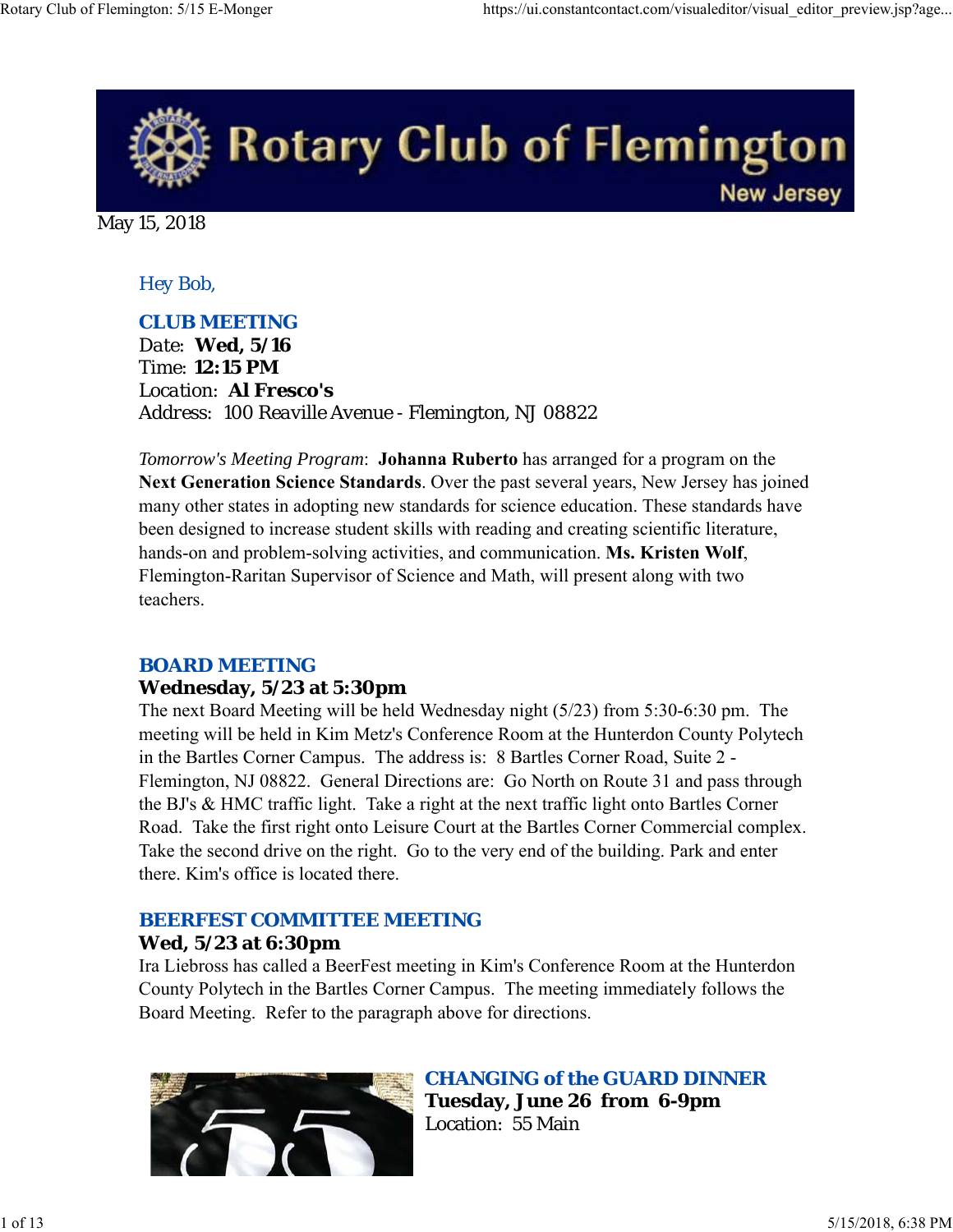The Changing of the Guard Dinner is scheduled for **Tuesday, June 26** at 55 Main, located at 55 Main Street in Flemington. Parking is available behind the restaurant.

Please join your fellow Rotarians as **President Kim** turns the gavel over to incoming **President, Nik Kritharis**. Award presentations will include the coveted Rotarian of the Year & Paul Harris Fellow. Other awards will include Perfect Attendance as presented by Club Secretary, Kyle Fogarty, and awards presented by President Kim herself.

Dinner will be **buffet style** allowing everyone to walk around and mingle. The idea is not to stay seated in one spot all night. Food to include appetizers, mixed greens salad, grilled salmon/shrimp, braised beef short ribs, Chicken Saltimbocca, veggies and potatoes. Dessert to include Key Lime pie, cookies and a lemon tart.

The evening is **BYOB**. So please **bring** your own favorite **wine** or **beer** to enjoy with your spouse/significant-other/guest.

There will be no regular lunch meeting on Wednesday, 6/27 this week in lieu of the evening dinner.

Please **RSVP** by **Wednesday, June 20** to the Evite invitation that was sent to you via email. If you did not receive an Evite for some reason, please let us know if you are able to attend. Please indicate the total number attending when you do RSVP.

Cost to Attend:

- Pay-as-you-go members will pay \$15 for their meal. No cost for their spouses.
- Semiannual and annual paying members and their spouses attend free of charge.
- No cost for spouses of deceased members.
- Friends of Rotary will pay \$45 per person.



## *Please Consider Supporting YOUR FLEMINGTON ROTARY FOUNDATION*

The **Flemington Rotary Foundation** was established in 2017 and was organized for the charitable and educational purposes of the Rotary Club of Flemington, NJ. Classified as a not-forprofit  $501(c)(3)$  tax exempt charitable organization, the Flemington Rotary Foundation provides

Rotarians an opportunity to advance world understanding, goodwill, and peace through the improvement of health, the support of education, and the alleviation of poverty at international to local levels.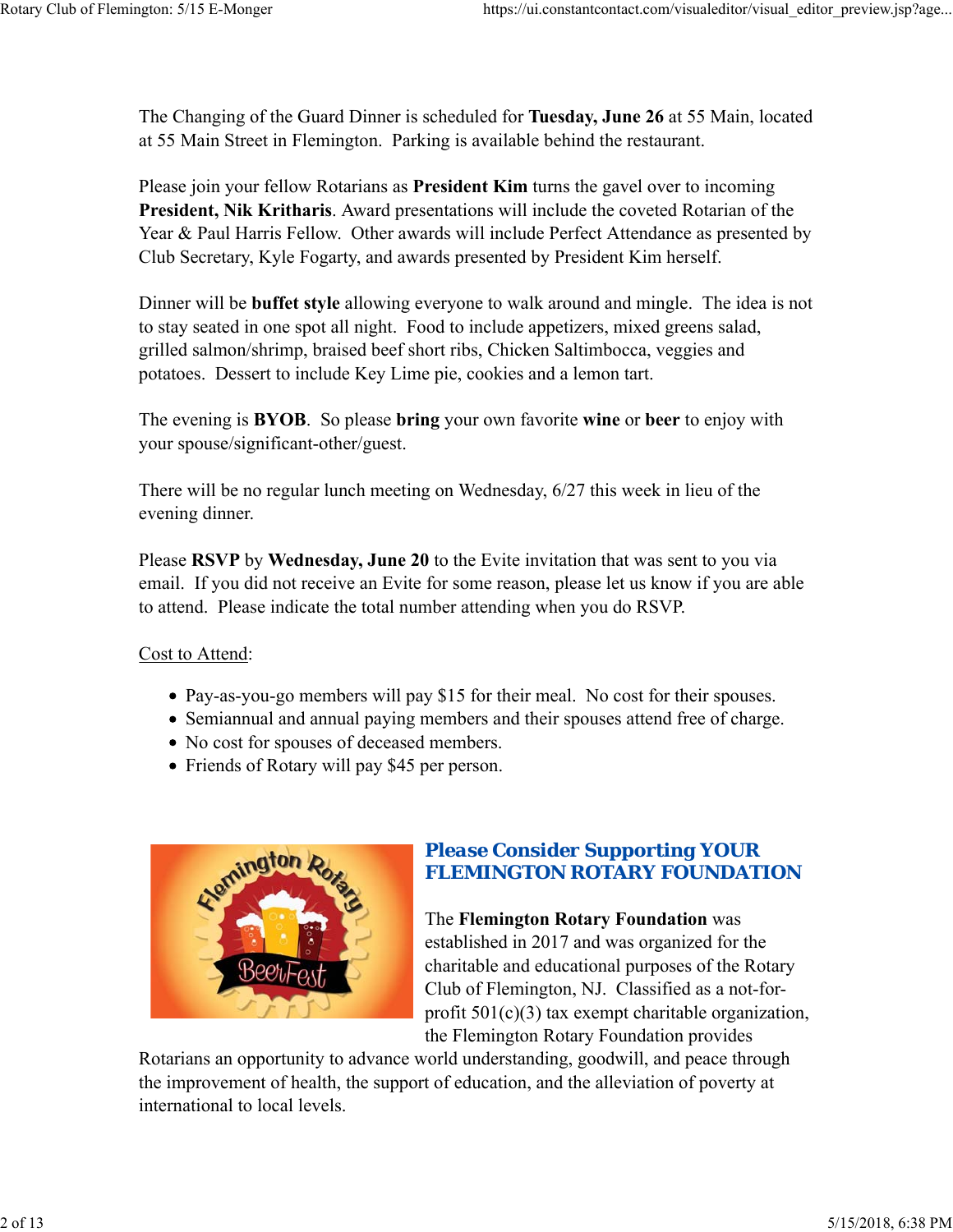We request that all Rotarians **consider making a donation of \$100 or more** to the Foundation in one of two ways. One way is to sponsor the upcoming BeerFest event and receive all the mileage associated with the level of sponsorship you choose! OR, if you don't want to receive the public recognition from your donation, then contribute directly to the Flemington Rotary Foundation. Either donation (via sponsorship or direct donation) is **tax deductible** to the maximum extent of the law.

To **Sponsor the BeerFest**, **Click Here** to download the BeerFest Sponsorship form.

To directly **Donate to the Flemington Rotary Foundation**, **Click Here** to contribute via the Flemington Rotary Foundation website. Credit cards are accepted.



# *2018 Flemington Rotary BeerFest TICKETS ARE ON SALE!!!*

Please note that **online tickets** for the **2018 Flemington Rotary BeerFest** went on sale on Tuesday, May 1st! While we hope all Rotarians are able to help work at the event in some manner, please feel free to let your family & friends know about attending. For more information or to purchase tickets, **Click Here** to visit the website.

# *RIDES for JOHN ZULLO*

**From Sandy Clark Updated 5/15/2018**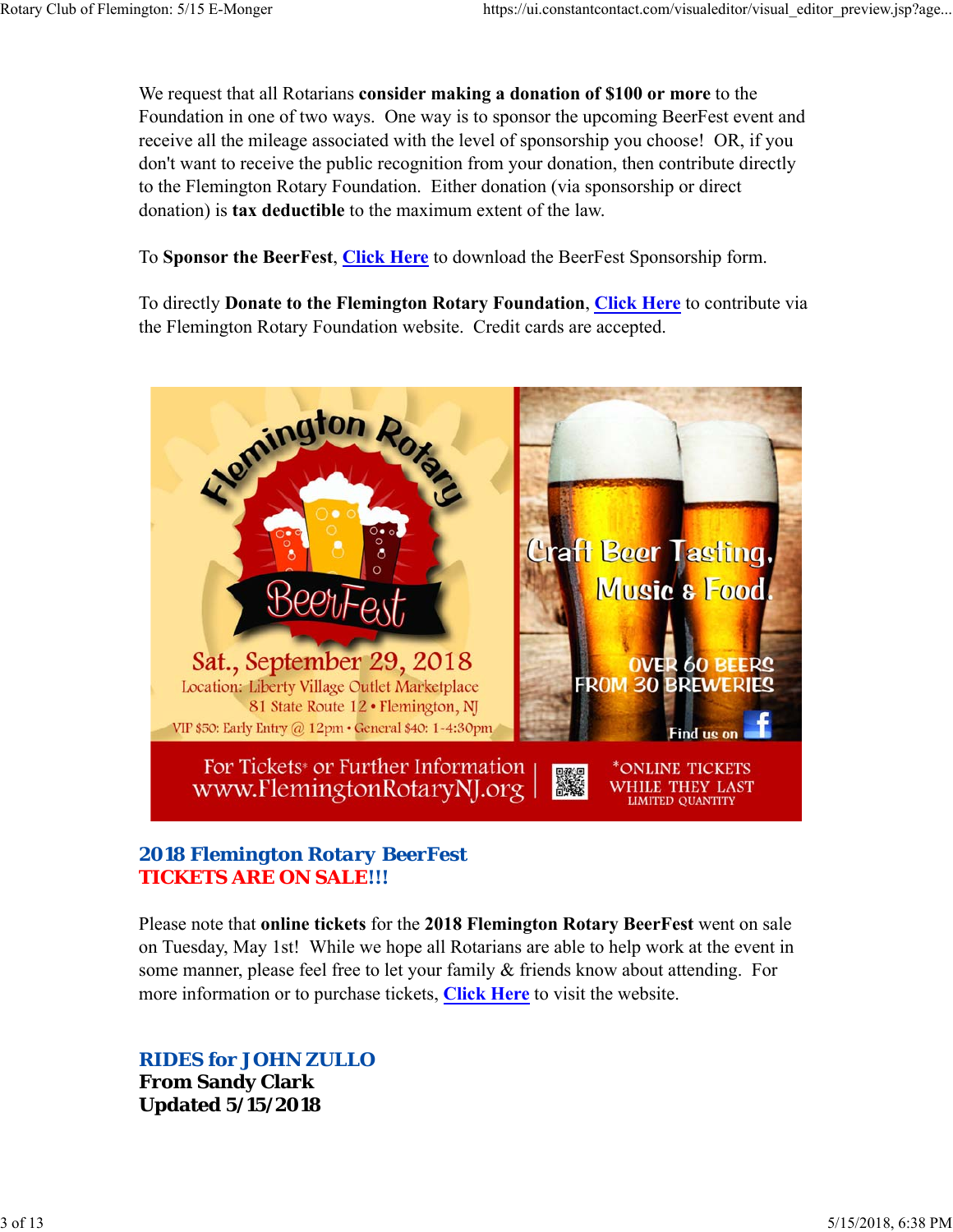The following is an updated schedule for driving John Zullo to Wednesday Rotary meetings during the next several weeks. This will be revised as necessary in each weekly E-Monger. Scheduled drivers should contact Sandy Clark at least 24 hours before the Wednesday meeting if they are unable to drive. At the same time, John will call the scheduled driver at least a day in advance if he does not plan to attend the meeting.

#### **Schedule of Drivers for John Zullo**:

- May 16 No Ride Needed.
- May 23 Harry Mazujian
- May 30 Dick Stothoff
- June 6 Ken Skowronek
- June 13 Sandy Clark
- June 20 Terry Martin
- June 27 Harry Mazujian
- July 4 No Meeting.
- July 11 Dick Stothoff
- July 18 Ken Skowronek
- July 25 Sandy Clark



*Earth Mover & Artist DAVE & KIM METZ* **Online Article In The Bucks County Herald** May 3, 2018

Dave & Kim Metz have kept busy collaborating on a special design project; a **10 foot-tall steel cross** for the **Flemington Assembly of God Church**.

Kim had wanted to do something special for Gudrun Szierer, who has been Kim's assistant at the Hunterdon County Polytech

for the past quarter of a century. Gudrun is the wife of Rev. Konrad Szierer, who is the pastor of the Flemington Assembly of God Church located at 434 Route 202 North. The church and her faith is very important to Gudrun and the cross will soon be installed on the grounds of the church as a gift. Keep an eye out as you drive North on Route 202 leaving Flemington and headed towards Somerville. The cross can be seen in the photo above, including Dave & Kim. Awesome job, guys!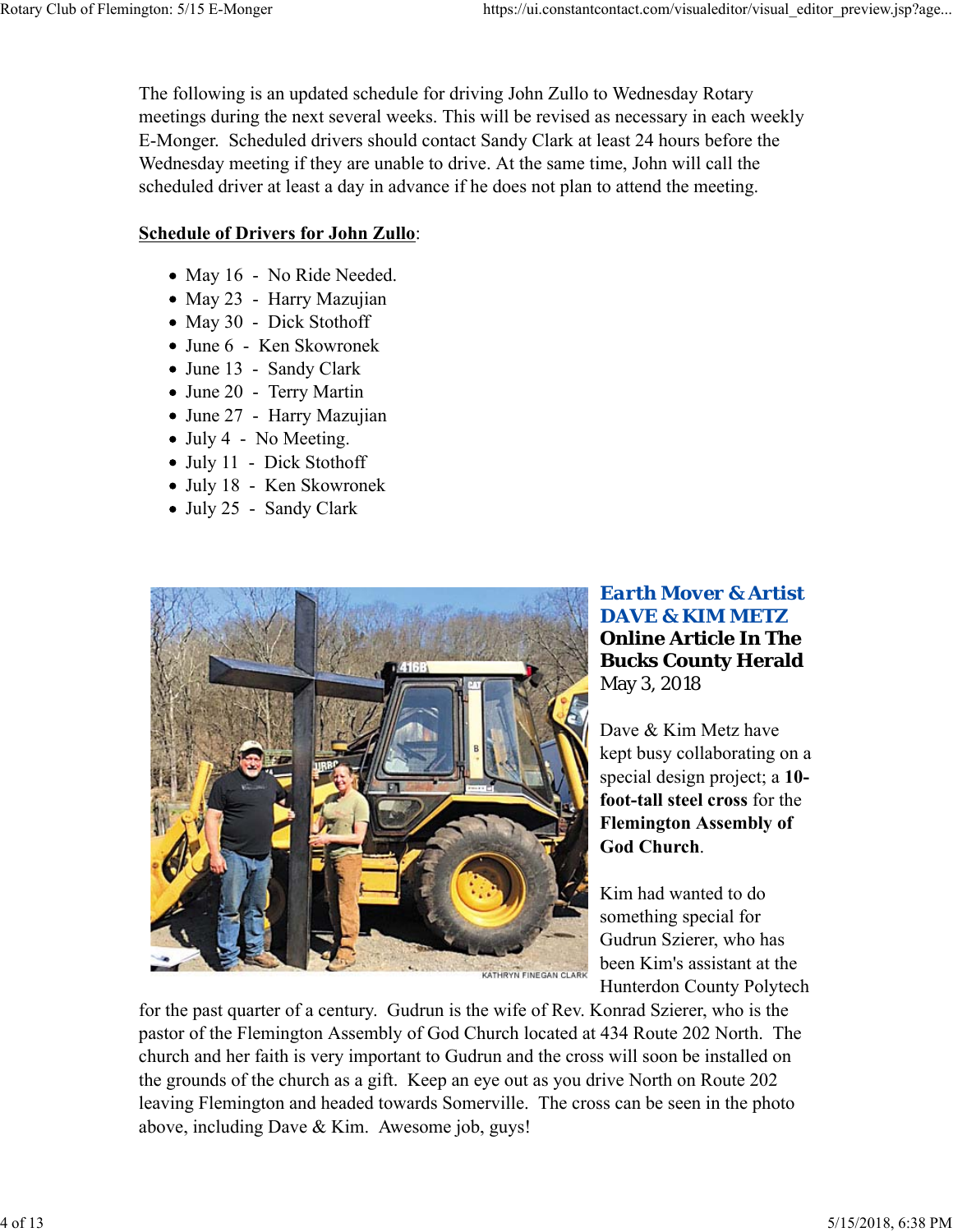**CLICK HERE** to see the full article online as authored by Kathryn Finegan Clark of the Bucks County Herald on May 3, 2018.



# *OFFICERS & BOARD MEMBERS for the 2018-2019 Flemington Rotary Year* **Presented by President, Kim Metz**

At the 4/4/2018 Club Meeting, President Kim presented the proposed slate of Officers & Board members for the upcoming 2018-2019 Flemington Rotary year. As a reminder, the Flemington Rotary calendar year runs from July 1st through June 30th.

The club approved the slate of Officers at the Wed, 4/18 club meeting. The Board approved the slate at the evening board meeting on Wed, 4/18.

Therefore, the following is the slate of Officers & Board members for the following year:

| Club President      | <b>Nikolaos Kritharis (Nik)</b>               |
|---------------------|-----------------------------------------------|
| President-Elect     | Ann del Campo                                 |
| Secretary           | <b>Kyle Fogarty</b>                           |
| Treasurer, General  | <b>Terry Ownes</b>                            |
| Treasurer, Lunch    | <b>Ken Skowronek</b>                          |
| <b>Board Member</b> | <b>D.J. Wright (Immediate Past President)</b> |
| <b>Board Member</b> | <b>Sandy Clark</b>                            |

# **2018-2019 RCOF Officers & Board Members**

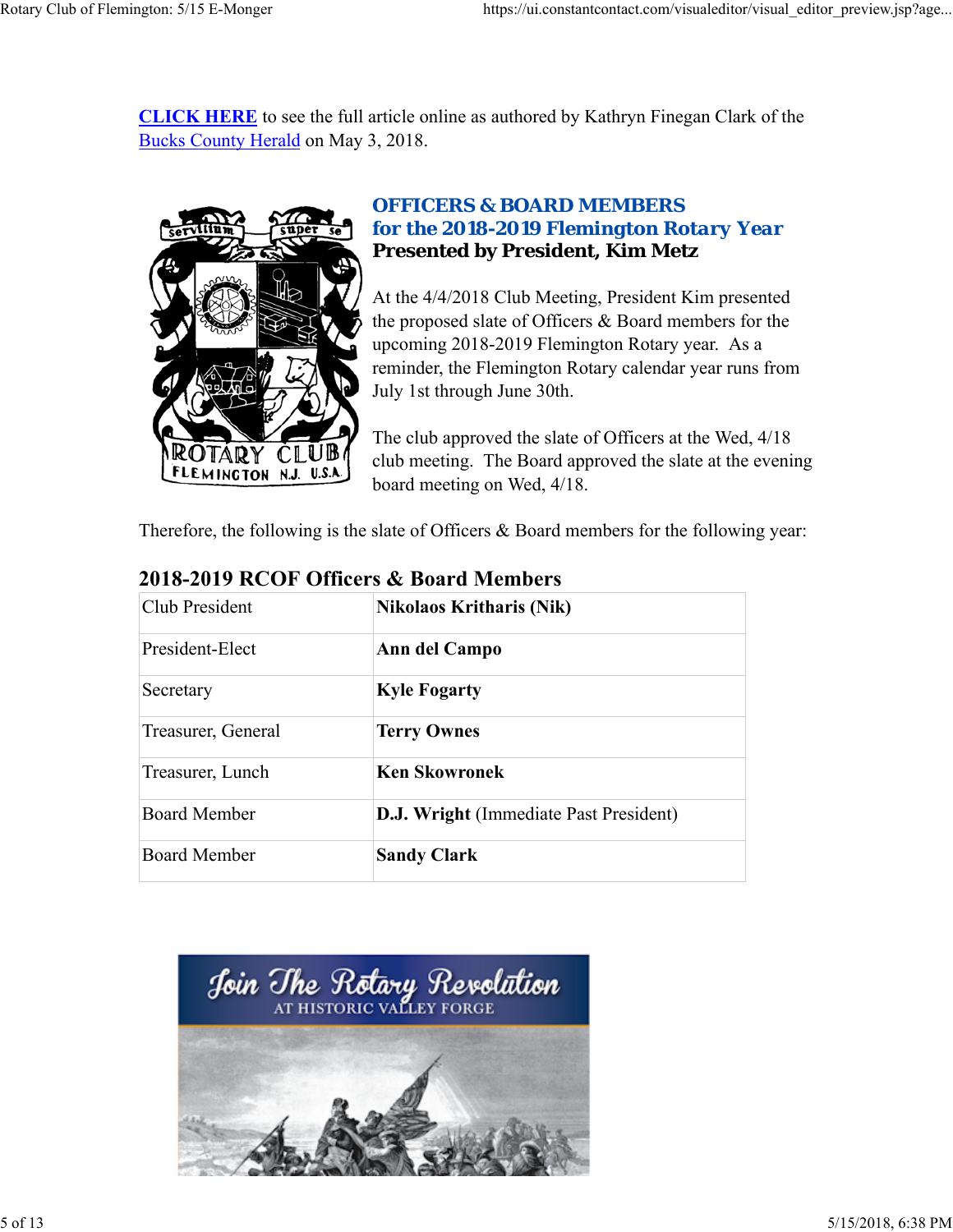



*Rotary Districts 7510 & 7640 District Conference - "The Finale"* **Historic Valley Forge Casino Resort** Valley Forge, PA **May 18 - 20, 2018**

Our Annual District Conference will be May 18-20, 2018. Enjoy a luxurious weekend at the Valley

Forge Casino Resort near King of Prussia Mall and Valley Forge National Park. This newly renovated hotel features a casino, entertainment, and fine dining.

This will be a joint conference between Districts 7510 and 7640 **and the last conference prior to our district consolidation**.

A finale is defined as the last part of a piece of music, a performance, or a public event, especially when it is particularly dramatic or exciting. the 2018 District Conference will be the "finale" conference of District 7510, and we intend to make it extremely dramatic and exciting.

So "Join the Rotary Revolution," Donna-Su and me at the Valley Forge Casino Resort for a spirited weekend at a luxury hotel and casino located near King of Prussia Mall and Valley Forge National Park. Check out our website, **jointherotaryrevolution.com**, for more details and updates. You can even register for the conference there!

We intend to surprise, the likes of which has not been seen since the Battle of Trenton.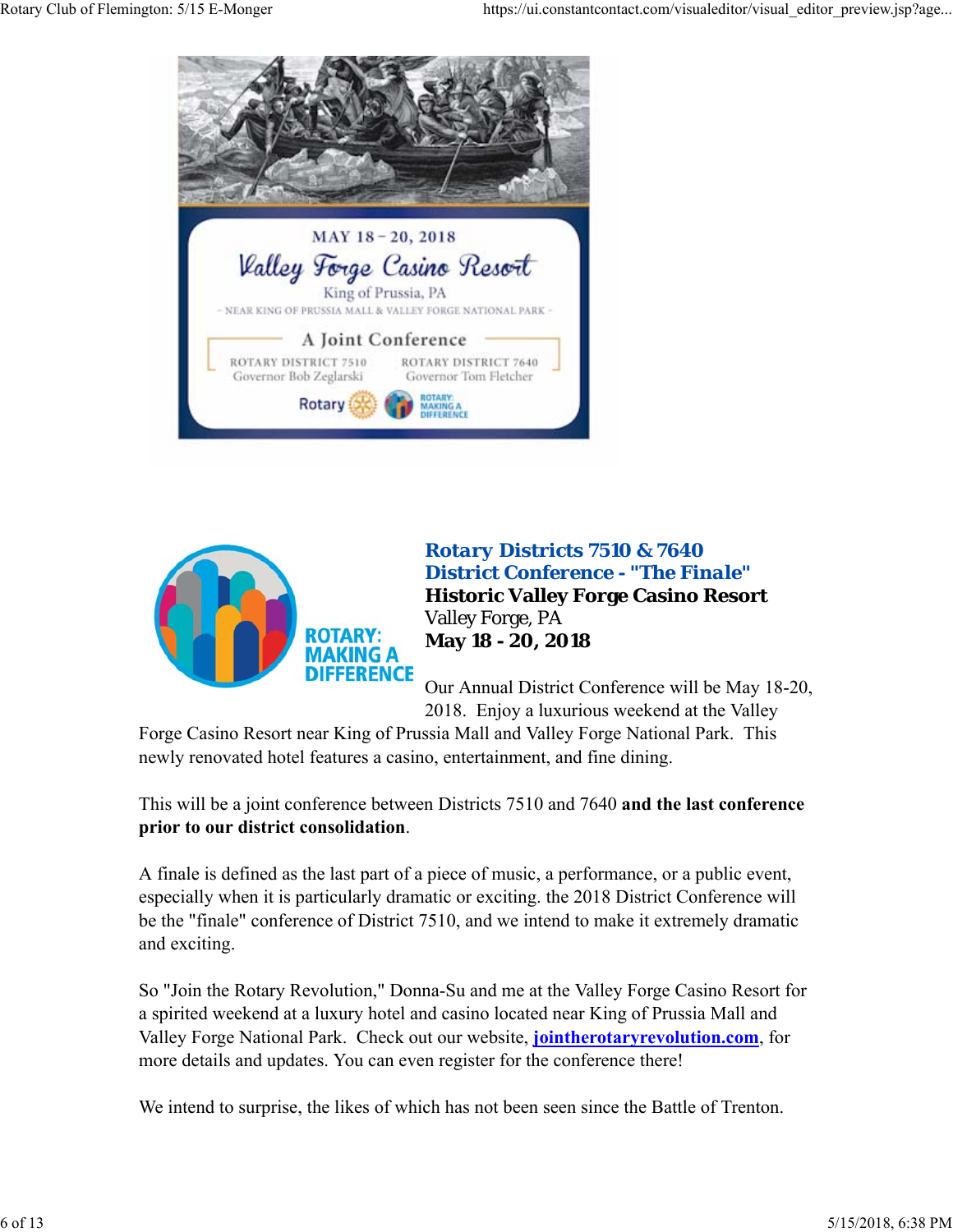Enlist now! Be part of the Grand Finale! We hope to see you there! District Governor Bob and Donna-Su Zeglarski



## *Follow US on Facebook*

The Rotary Club of Flemington is on Facebook with two (2) different Facebook pages! One page is for all information about the Rotary Club of Flemington. The second page is

dedicated to the BeerFest event. Click the links below to access our Facebook pages:

- Rotary Club of Flemington, NJ
- Flemington Rotary BeerFest



## *The Flemington Rotary MEMBER DIRECTORY Is Updated on the Website*

A PDF copy of the Club Directory kept on the club website, located on the password protected "**Members Only**" page. To access this, simply goto **www.FlemingtonRotaryNJ.org** and click on "Members

Only" in the upper left. The page is password protected. If you do not have the password, simply email us and request it.

If you see any updates that need to be made (a change of address, email, phone number, something is not listed correctly, etc.), please email Sandy Clark and request any changes to be made. **Click Here** to generate an email to Sandy.



# *SPEAKERS & PROGRAMS BEING SOUGHT*

**Jeff Moore**, our new Program Chair, is looking for speaker & program ideas for upcoming meetings. If you have any leads, please pass them onto Jeff, who will follow-up to schedule the speaker.

**Click here** to generate an email directly to Jeff.



# *HUNTERDON COUNTY CHAMBER OF COMMERCE*

As you know, the Rotary Club of Flemington is a member of the H.C. Chamber of Commerce. This enables all Rotarians the ability to attend a Chamber function as a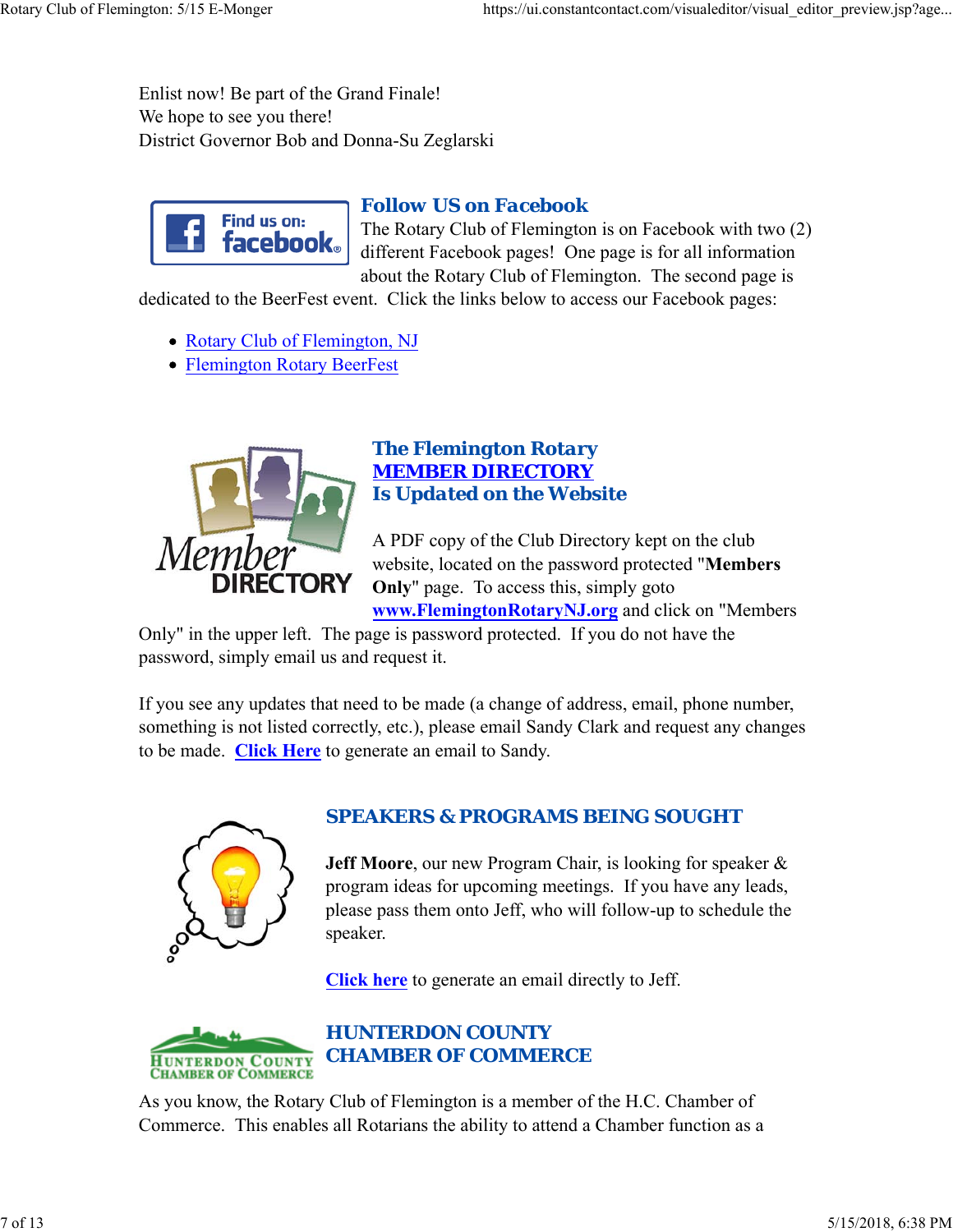"member". If someone asks you what your business is, you would explain that you are a member representing the Rotary Club of Flemington. **Click Here** to visit the Chamber website for a listing of upcoming events.

#### *ROTARY DISTRICT 7510 NEWS*

**Click Here** to read the current news from our Rotary District 7510.

### *UPCOMING DATES TO NOTE:*

Wed, 5/23: H.C.R.H.S. Jazz Combo (10+/- students, plus 2 staff members). Wed, 5/30: 2018 Flemington Rotary Spring Scholarship Recipients (Including a presentation of checks to the students).

Wed, 6/06: TBA. Wed, 6/13: TBA. Wed, 6/20: TBA. Wed, 6/27: **Changing of the Guard Dinner**. Note that there is no noon regular club meeting this day.

Wed, 7/4: **NO Meeting** due to the July 4th Holiday.

**Next RCOF Board Meeting:** Wed, 5/23 at 5:30 PM (Usually the 3<sup>rd</sup> Wed). Next BeerFest Meeting: Wed, 5/23 at 6:30 PM (Usually the 3<sup>rd</sup> Wed). **Next Membership Meeting:** Wed, 5/9 at 1:30 PM (Usually the 2<sup>nd</sup> Wed).

**Upcoming RCOF Club Events, Fundraisers, Fellowship Events, Etc**.: TBA (Sat): Pedals for Progress Collection 9/29 (Sat): Flemington Rotary BeerFest

**Rotary District 7510 Events & Functions:** To Be Announced.

### *COMMITTEE LIST:*

**Click Here** to download the listing of all current Club Committee's and its members.

### *"MEMBERS ONLY" WEBSITE:*

### **Click Here for the Members Only section of the website to find:**

- 1) The "Membership Proposal Form" to propose a new member.
- 2) New Member Information.
- 3) An Online Copy of the Club Membership Directory.
- 4) A Link to All Photos Albums of the Club.

### *ROTARY WEBSITE LINKS:*

Rotary International: **www.Rotary.org**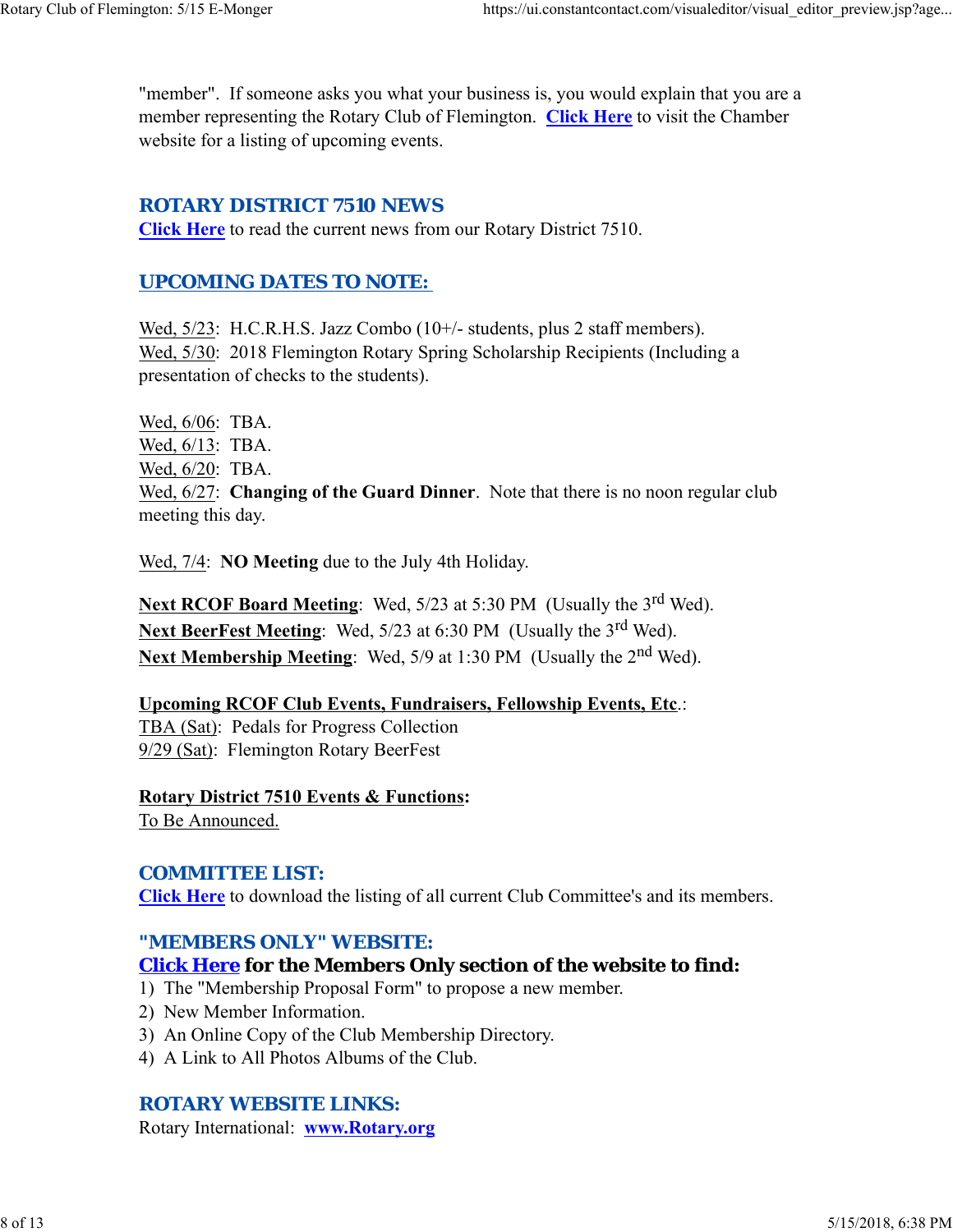Rotary District 7510: **www.RotaryNJ.org**

## *NEARBY ROTARY CLUB MEETINGS:*

As A Rotarian, you are Welcome to attend a Rotary Club meeting anywhere in the world. Click here for the Rotary Club Locator App. Or see below for some local meetings:

#### Mondays

**Lambertville/New Hope** (6:30 pm) - Lambertville Station Restaurant; 11 Bridge Street, Lambertville NJ 08530

**Piscataway** (12:15 pm) - Radisson Hotel; 21 Kingsbridge Road, Piscataway, NJ 08854

#### Tuesdays

**Whitehouse** (12:15 pm) - Max's 22; 456 Route 22 West, Whitehouse Station, NJ 08889 **Princeton** (12:15 pm) - The Nassau Club; 6 Mercer Street, Princeton, NJ 08540 **Bridgewater-Bound Brook** (12:15 pm) - Arbor Glenn; 100 Monroe St, Bridgewater 08807

#### Wednesdays

**Branchburg Township** (7:30 am): Stoney Brook Grille; 1285 Route 28, North Branch, NJ 08876

**Flemington** (12:15pm): Copper Hill Country Club; 100 Copper Hill Road, Ringoes, NJ 08851

**Hillsborough Township** (6:15 pm): Pheasant's Landing; 311 Amwell Road (Rt. 514), Hillsborough, NJ 08844

#### Thursdays

**Clinton Sunrise** (7:30 am): Clinton Fire Department; New Street, Clinton, NJ 08809 **Somerville/Bridgewater** (12:15 pm): Bridgewater Manor; 1251 US Highway 202/206, Bridgewater, NJ 08807

**Trenton** (12:15 pm): Freddie's Tavern; 12 Railroad Avenue, West Trenton, NJ 08628

#### Fridays

**North Hunterdon** (12:15 pm): Beaver Brook County Club; 25 County Club Drive, Annandale, NJ 08801

**Princeton Corridor** (12:15pm): Hyatt Regency; 102 Carnegie Center, Rt. 1 North, Princeton, NJ 08540

#### eClub

**Rotary eClub of Hunterdon Horizon**: View website for meetings or online makeups.

RI President's Call for Action in **2017-2018**: **"Rotary: Making a Difference" Rotary Club of Flemington - Our 94th Year**

Founded October 3, 1923 \* Charter #1529 \* District 7510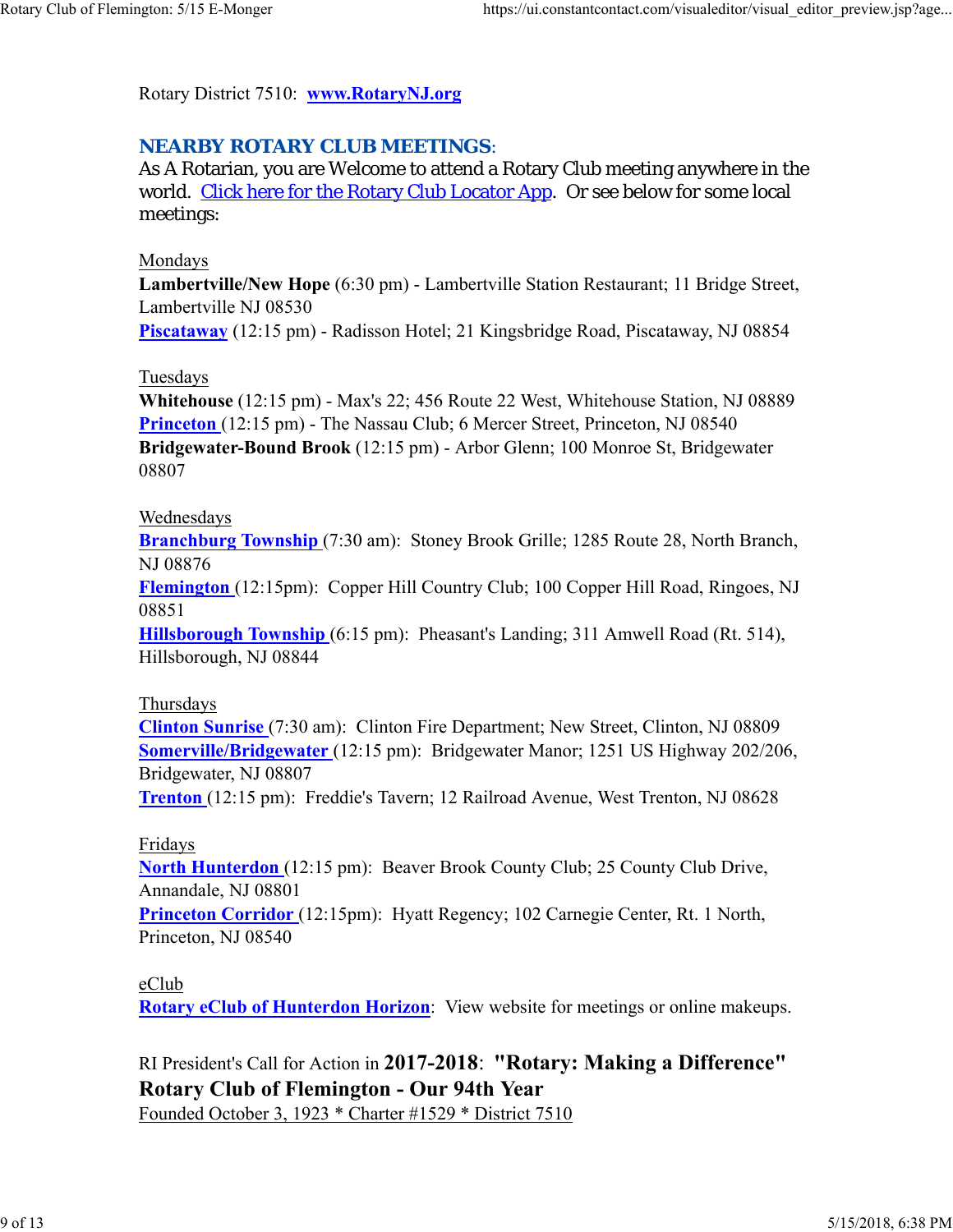| Club President                           | <b>Kim Metz</b>                                        |  |  |
|------------------------------------------|--------------------------------------------------------|--|--|
| President-Elect                          | **Open**                                               |  |  |
| Secretary                                | <b>Kyle Fogarty</b>                                    |  |  |
| Treasurer, General                       | <b>Nik Kritharis</b>                                   |  |  |
| Treasurer, Lunch                         | <b>Ken Skowronek</b>                                   |  |  |
| <b>Board Member</b>                      | D.J. Wright (immediate Past-President)                 |  |  |
| <b>Board Member</b>                      | <b>Sandy Clark</b>                                     |  |  |
| <b>Board Member</b>                      | <b>Joe Ziegler</b>                                     |  |  |
| Sergeant-at-Arms                         | Ann del Campo                                          |  |  |
| R.I. President                           | Ian H.S. Riseley (Sandringham, Victoria,<br>Australia) |  |  |
| District Governor (DG)                   | <b>Bob Zeglarski</b> (Roselle-Rosselle Park)           |  |  |
| District Governor Elect (DGE)            | <b>John Shockley</b> (Hillsborough)                    |  |  |
| District Governor Nomimee (DGN)          | <b>Ann Walko</b> (Watchung-Warren)                     |  |  |
| <b>Assistant District Governor (ADG)</b> | <b>Albert Varga</b> (Lambertville-New Hope)            |  |  |
|                                          |                                                        |  |  |

Club Meetings: **Wednesday, 12:15 pm, Copper Hill Country Club** 100 Copper Hill Road, Ringoes 08551



*MISSION STATEMENT*: The mission of Rotary International is to assist and guide Rotarians and Rotary clubs to accomplish the Object of Rotary to ensure Rotary's continuing relevance and to help build a better world, emphasizing service activities by individuals and groups that enhance the quality of life and human dignity, encouraging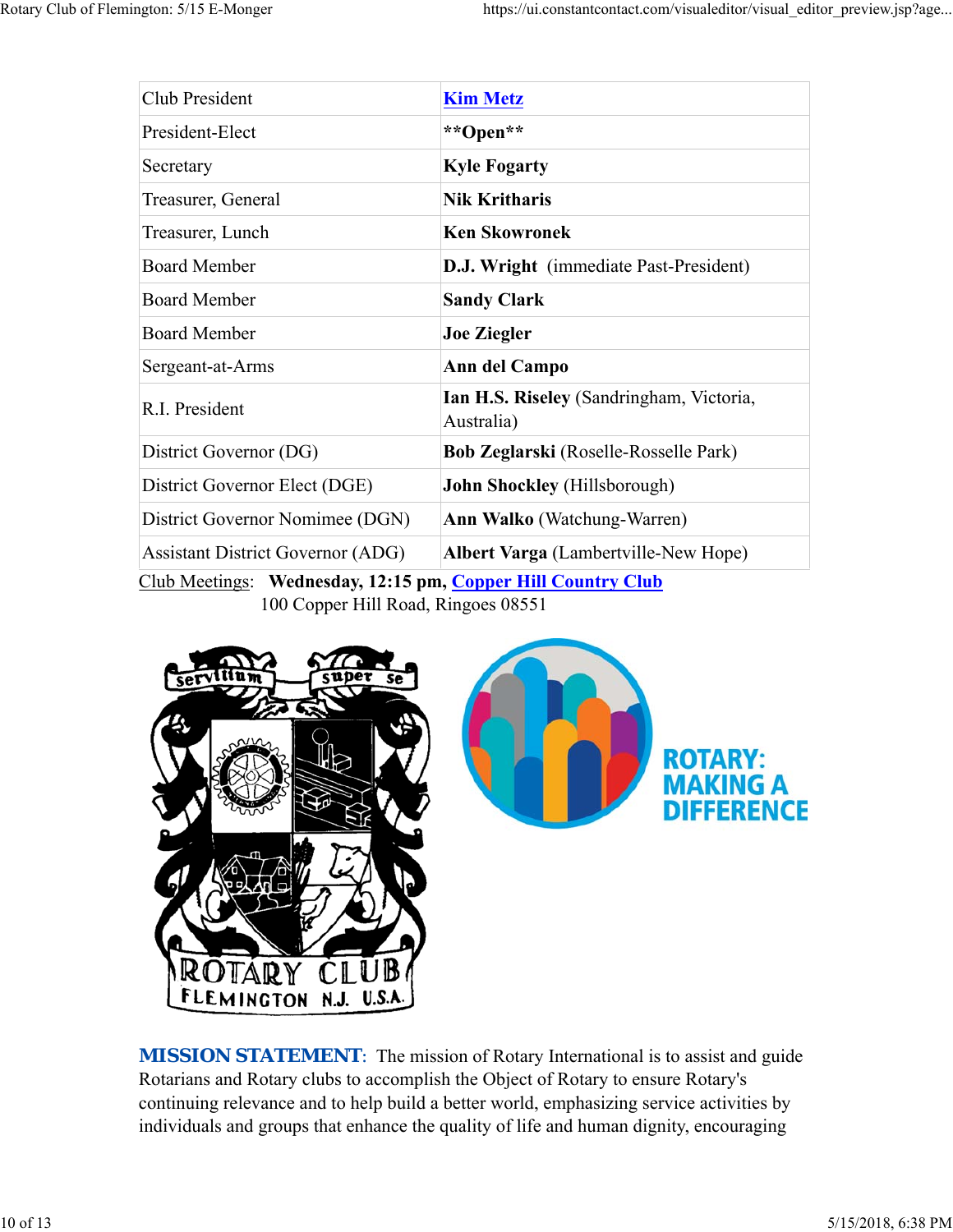high ethical standards, and creating greater understanding among all people to advance the search for peace in the world.

**THE OBJECT OF ROTARY:** The object of Rotary is to encourage and foster the ideal of service as a basis of worthy enterprise and, in particular, to encourage and foster:

**1st**: The development of acquaintance as an opportunity for service;

**2nd**: High ethical standards in business and professions, the recognition of the worthiness of all useful occupations, and the dignifying of each Rotarian's occupation as an opportunity to serve society;

**3rd**: The application of the ideal of service in each Rotarian's personal, business and community life;

**4th**: The advancement of international understanding, goodwill, and peace through a world fellowship of business and professional persons united in the ideal of service.

#### **THE 4-WAY TEST:** "Of the things we think, say or do:

- **1st**: Is it the Truth?
- 2<sup>nd</sup>: Is it Fair to all concerned?
- **3rd**: Will it build goodwill and better friendships?
- **4th**: Will it be beneficial to all concerned?"

#### *ROTARY's AVENUE'S OF SERVICE*:

**1)** Through **Club Service**, we have fun, build lasting friendships, and make sure that our club runs well.

**2)** Through **Vocational Service**, we volunteer our professional skills to serve others and promote integrity in everything we do.

**3)** Through **Community Service**, we address local needs and work with our community to bring lasting improvements.

**4)** Through **International Service**, we meet humanitarian needs around the globe and promote world understanding and peace.

**5)** Through **Youth Service**, we work with young people to help them become the next generation of leaders, visionaries, and peacemakers.

# **2017-2018 CLUB MEMBER ROSTER Rotary Club of Flemington, NJ**

Current Number of Members: 37

| Rotarian                    | <b>Member Since</b> | <b>Classification</b>           |
|-----------------------------|---------------------|---------------------------------|
| Bohler, Herbert C. (Herb)   | 1977                | <b>Specialty Advertising</b>    |
| Chittenden, Robert L. (Bob) | 2003                | M.E.F.P. Consulting Engineering |
| Clark, Arthur L. (Sandy)    | 1987                | Printing                        |
| Davidson, James G. (Jim)    | 2002                | <b>Rubber Products</b>          |
| del Campo, Ann              | 2016                | Scientist & Farmer              |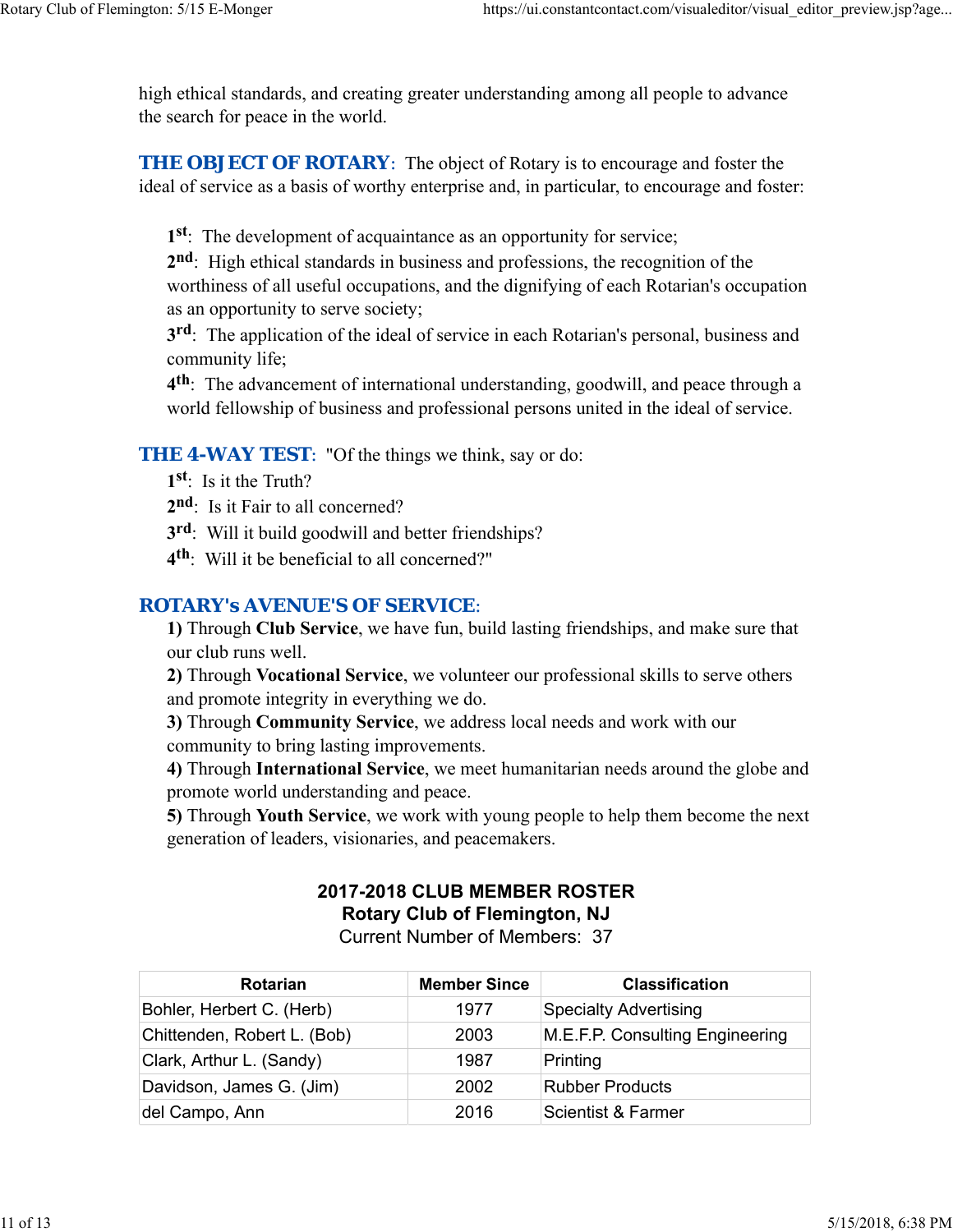| Ferrari, Frederick J. (Fred)      | 1964 | Orthodontia                              |
|-----------------------------------|------|------------------------------------------|
| Fisher, Charles H. (Charlie)      | 1961 | <b>Funeral Services</b>                  |
| Fisher, Thomas H. (Tom)           | 2012 | <b>Property &amp; Casualty Insurance</b> |
| Fogarty, Kyle M.                  | 2017 | <b>Financial Advisor</b>                 |
| Harrison, Jeffrey (Jeff)          | 1996 | Psychotherapy                            |
| Hyatt, Frederic D. (Fred)         | 2017 | Retired - Aerospace                      |
| Kamnitsis, Christopher P. (Chris) | 2001 | <b>Financial Planning</b>                |
| Kritharis, Nikolaos (Nik)         | 2016 | Dentistry                                |
| Liebross, Ira                     | 1997 | <b>Family Medicine</b>                   |
| Loew, Darren                      | 2002 | Orthodontics                             |
| Martin, Teresa (Terry)            | 1993 | Solid Waste/Recycling                    |
| Mazujian, Harry                   | 2004 | Clergy                                   |
| McWilliams, Nancy                 | 1992 | Psychotherapy                            |
| Metz, Kim                         | 2007 | <b>Technical Education</b>               |
| <b>Moore, Jeffrey (Jeff)</b>      | 2018 | <b>Education - Secondary</b>             |
| Muller, George D.                 | 1964 | <b>Cut Glass Manufacturing</b>           |
| Newland, Robert D. (Bob)          | 1998 | Insurance                                |
| Ownes, Terry M.                   | 1987 | <b>Floor Covering</b>                    |
| Phelan, Christopher J. (Chris)    | 2009 | <b>Chamber Of Commerce</b>               |
| Randolph, R. Wayne                | 1982 | <b>Veterinary Medicine</b>               |
| Ruberto, Johanna S.               | 2016 | <b>High School Administration</b>        |
| Schaible, R. Michael (Mick)       | 1998 | <b>Appraisal Services</b>                |
| Skowronek, Kenneth J. (Ken)       | 1994 | <b>Family Law</b>                        |
| Sollner, Richard F. (Dick)        | 1962 | Air Transportation                       |
| Stothoff, Richard H. (Dick)       | 1966 | <b>Sanitary Engineering</b>              |
| Widico, Karen A.                  | 1997 | <b>Public Health Services</b>            |
| Williams, Gwen                    | 1991 | Purchasing/Manufacturing                 |
| Wise, Robert (Bob)                | 1992 | <b>Hospital Administration</b>           |
| Woske, Harry                      | 1977 | Cardiology                               |
| Wright, Daniel J. (D.J.)          | 2003 | <b>Funeral Services</b>                  |
| Ziegler, Joseph E. (Joe)          | 1988 | <b>Investment Advisor</b>                |
| Zullo, John J. (Johnnie)          | 1987 | <b>Chemical Engineering</b>              |

Yours in Rotary Service, Bob Chittenden

**Rotary Club of Fleminton, NJ** PO Box 751 - Flemington, NJ 08822 www.FlemingtonRotaryNJ.org

Providing "Service Above Self" Since 1923